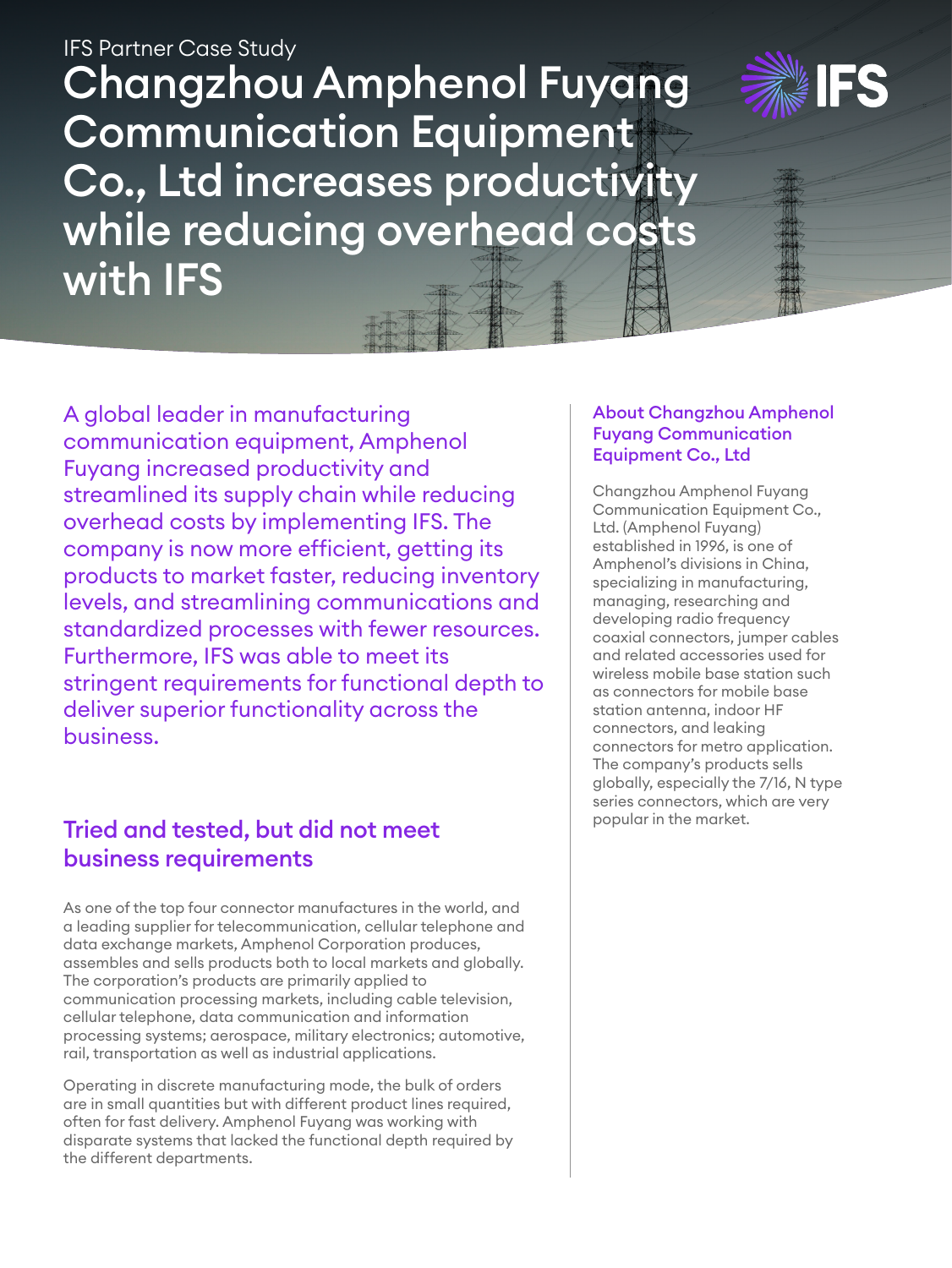"When Fuyang was only one hundred employees in 1999, we used an independent inventory system which seemed to work well for that function alone. By 2001-2002, our business increased sharply, adding many product lines and series to our complete offering. We decided to add a new system that had strong manufacturing capability," says Yang Jianjin, Operation Manager, Amphenol Fuyang. However, the systems were working in isolation, real-time reporting was lacking, and they could not support the finance team. "For example, the financial system could not support standard cost," says Jianjin.

In 2003, Fuyang was acquired by Amphenol Corporation and required to change their systems to meet corporate requirements. The new system was leading in global financial principles and standard rigorous process. "However, we found that as revenues tripled, and with more business data than ever, we couldn't support our manufacturing requirements with the system supplied by corporate," says Jianjin.

The corporate system was primarily a financial package with basic manufacturing capabilities. "The system was closed and could not scale as we grew, nor could we customize the software to support our requirements. It was a huge challenge for staff at all levels to work with the system to do their jobs," says Jianjin.

### A rigorous evaluation process

After 14 years and 3 different systems, Amphenol Fuyang went to the market again to see if any vendor could meet its requirements. It was a rigorous evaluation process where global and local ERP vendors were asked to participate in the tender process. "It was only by chance that we heard of IFS. After inviting them to the tender process, it was clear from the start that IFS was the standout ERP vendor who would meet all our requirements, from manufacturing, financial support, supply chain to the ability to easily customize the software for more specific requirements tailored for Amphenol Fuyang," says Jianjin. "Furthermore, we knew that our third-party best-of-breed software for office automation (OA), product data management (PDM) and statistical process control (SPC) quality management would work hand-in-hand with IFS so that staff could work in one system, in real time and not duplicate information across different databases. Now the team can generate orders directly, saving time and increasing accuracy."

Amphenol Fuyang was very impressed with how simple IFS is to use. "IFS Enterprise Explorer is very easy to use and has allowed us to save space on the shop floor by enabling staff to access IFS via tablets and mobile devices to execute their job," says Jianjin. "By providing useful and easy-to-use interfaces, data can be freely exchanged and shared between different departments, ensuring higher collaboration and availability of real-time information."

In addition to the rich functionality Amphenol Fuyang now enjoys with IFS, "we couldn't praise the IFS team enough for their speedy implementation and roll-out between the different departments," says Jianjin. IFS' agile development methodology helped Amphenol Fuyang a lot.

#### **Benefits**

- Reduced labor workforce and increased operational output
- Improve business efficiency
- Streamlined enterprise information flow
- Accelerated lead time and inventory turnover by 30%